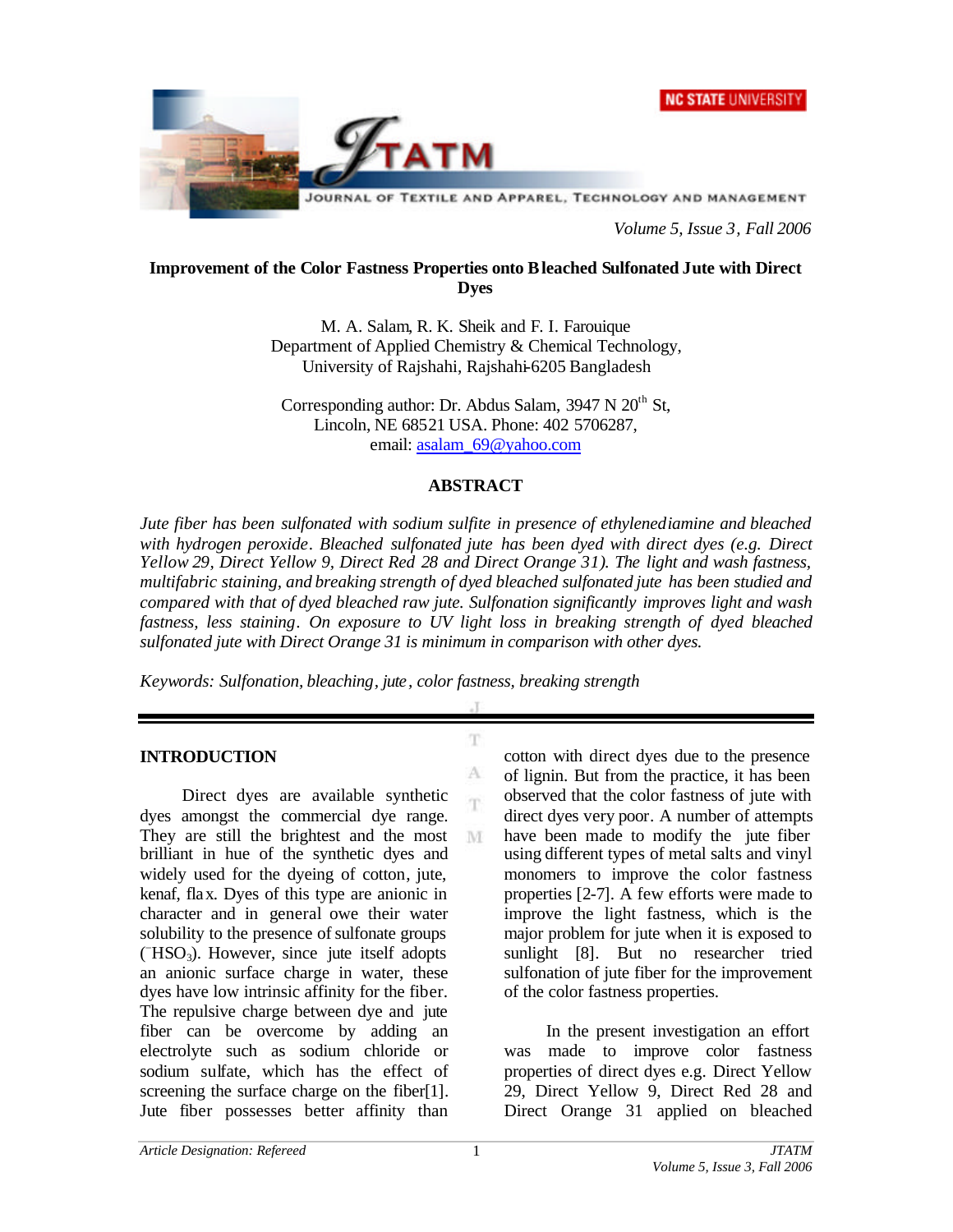sulfonated jute fiber. An assessment of light and wash fastness, and breaking strength of dyed bleached sulfonated jute has been done. The results have been compared with that of bleached raw jute fiber.

### **EXPERIMENTAL**

### **Materials**

Bleached raw and sulfonated jute fibers were used as material for the investigation. Four direct dyes, Direct Yellow 29(C.I. 1956), Direct Orange 31(C.I. 23655) Direct Yellow 9 (C.I. 1954) and Direct Red 28 (C.I. 22120) were obtained from commercial sources (SIGMA and BDH) and were used as received. All other chemicals used were of C.P. grade and were used as such without further purification

## **Sulfonation**

Jute fiber was sulfonated with 12% (owf) of sodium sulfite in presence of 0.2 %( owf) EDA (Ethylenediamine) as a delignifying agent at 160°C for 3 hrs [9].

**Scouring and bleaching:** In order to remove the wax, oil, resin and coloring matter from the fiber, first, all fibers were scoured by standard method with a solution of 4 % sodium carbonate, 1% sodium hydroxide and 0.5 % wetting agent at 75° C for 0.5 hour [1]. It was then bleached by standard method in launderingometer with 2.1 % hydrogen peroxide together with 6 % sodium silicate and 0.5% sodium carbonate to maintain pH 11 initially. Percentage was based on the weight of the material, in the liquor ratio of 15:1. Bleaching was continued for 1.5 hour at 95°C. It was then washed and dried [10].

## **Dyeing**

The dye bath was prepared by 2% of Direct Red , Direct Orange , Direct Yellow and Congo Red separately with 0 .1% wetting agent based on the weight of the material and 80g/l sodium sulfate and 10g/l soda ash, in the liquor ratio was 30:1. Sample was added to each dye bath and dyeing was commenced after 5 min at room temperature. The temperature was then raised to 90 °C at a rate of 1.5 °C/min. Dyeing was continued at this temperature for 50 min before cooling to 70  $\degree$ C at a rate of 3 °C/min. The dyed sample were rinsed thoroughly in cold and hot water and finally distillated water and then dried in air oven[11].

### **Fastness testing**

The color fastness of the dyed fibers to laundering and light were assessed using AATCC test methods [12]. Fastness to laundering was evaluated by AATCC Method 61-1996 (2A) using an Atlas Launderometer. Multifiber fabric was employed for the evaluation of staining on cotton. Fastness to light was evaluated by AATCC Method 16E using an Atlas CI 3000+ Xenon Weather ometer. The samples were each exposed to 80 AATCC Fading Units, corresponding to 84.8 h continuous exposure under a xenon lamp at an irradiance power of 1.1 W/m2/nm at 420 nm. The grey scale was used for color change and for staining, giving color difference

## **Breaking Strength testing**

Breaking strength of dyed bleached sulfonated jute fiber was tested according to ASTM method D 2524-94.

## **RESULTS AND DISCUSSION**

The color change of dyed bleached raw and sulfonated jute fibers after laundering is summarized in Table I in terms of the grey scale rating and ? E. In all cases, bleached sulfonated jute was significantly better than that of bleached raw jute fiber. This can be explained by the fact that the van der waals forces linking between the dyes and sulfonated jute fiber are much stronger than the raw jute fiber. It is observed from the Table that wash fastness of Direct Orange 31 was better than other dyes. Table II showed the staining on the adjacent undyed multi fabrics caused by the dyed fibers during laundering. The jute fiber

 $\cdot$  J

T A

T M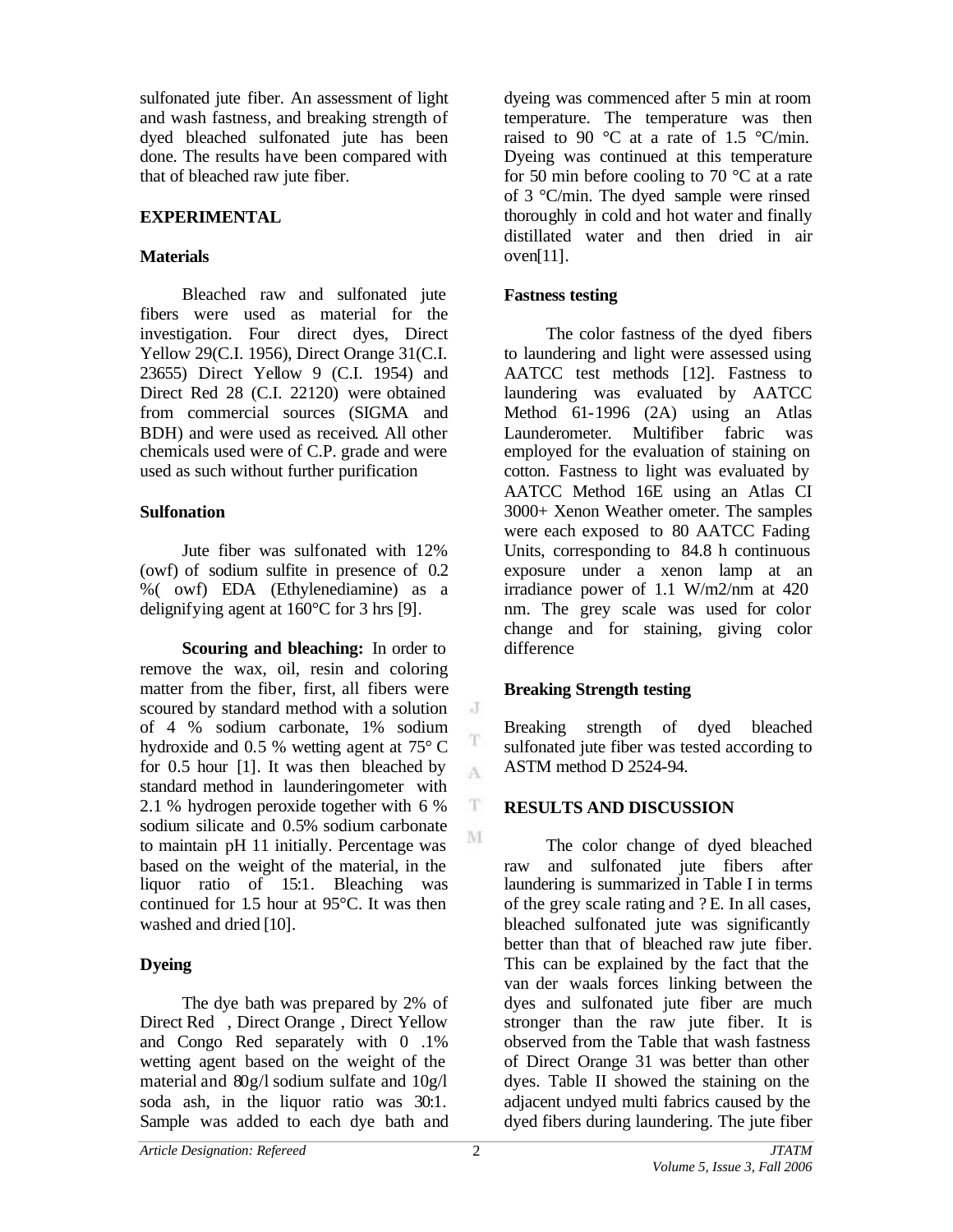treated with sodium sulfite in presence of ethylenediamine and dyed with direct dyes produced less staining over untreated jute fiber, since the amount of lignin of treated jute was more than 50% lower than that of raw jute causes reduced the removal of dye from the dyed treated jute fiber. Table III summarizes the light fastness properties of dyed fibers and fabrics. In all cases bleached sulfonated jute was better than that of bleached raw jute. This happens, probably, due to the presence higher amount of lignin in bleached raw jute fiber. The high reactive groups present in lignin are phenolic hydroxyl groups [13]. Lignin is highly sensitive to the action of light. When UV-

light fall upon dyed jute fiber, the phenolic hydroxyl groups of lignin in jute created free radicals. These free radicals undergo transformation into quinoid structures and showed yellowing on surface of fiber thus causing easily fading of dyed bleached raw fiber [14]. Conversely, dyed bleached sulfonated jute fiber contains minor amount of lignin and more than 60% of the phenolic hydroxyl groups were blocked by  $HSO_3$ . Therefore after sulfonation when the fiber is subjected to light in presence of atmospheric oxygen, photo-yellowing can not be accelerated as much as bleached raw jute fiber.

# **Table I: Wash fastness of bleached sulfonated jute fibers dyed with direct dyes**

| Sample                         | Direct Red 28 |            | Direct Orange 31 |            | Direct Yellow 29 |           | Direct Yellow 9 |            |
|--------------------------------|---------------|------------|------------------|------------|------------------|-----------|-----------------|------------|
|                                | 2E            | Grey scale | 2E               | Grey scale | 2E               | Grey scal | 2E              | Grey scale |
|                                |               | rating     |                  | rating     |                  | rating    |                 | rating     |
| Bleached raw jute fiber        | 8.45          |            | 8.10             | 1.5        | 10.50            | 1.5       | 9.10            |            |
| Bleached sulfonated jute fiber | 5.02          | 2.5        | 3.94             | 3.0        | 4.20             | 3.0       | 6.23            |            |

 $(?E = before and after wash fastness difference)$ 

#### **Table II: Staining on cotton fabric caused by dyed bleached sulfonated jute fiber**

| Sample                         | Gray scale rating |                  |                  |                 |  |  |
|--------------------------------|-------------------|------------------|------------------|-----------------|--|--|
|                                | Direct Red 28     | Direct Orange 31 | Direct Yellow 29 | Direct Yellow 9 |  |  |
| Bleached raw jute fiber        |                   | 2.0              |                  |                 |  |  |
| Bleached sulfonated jute fiber | 2.5               | 3.5              | 3.0              | 2.5             |  |  |

# **Table III: Light fastness of bleached sulfonated jute fiber dyed with direct dyes**

| Exposure    | Sample                        | Value         |                  |                  |                 |  |  |
|-------------|-------------------------------|---------------|------------------|------------------|-----------------|--|--|
| Period(AFU) |                               | Direct Red 28 | Direct Orange 31 | Direct Yellow 29 | Direct Yellow 9 |  |  |
|             | Bleached raw jute fiber       | 2-3           |                  |                  | 2-3             |  |  |
| 80          | Bleached sulfonated jute fibe |               |                  | 4-3              |                 |  |  |